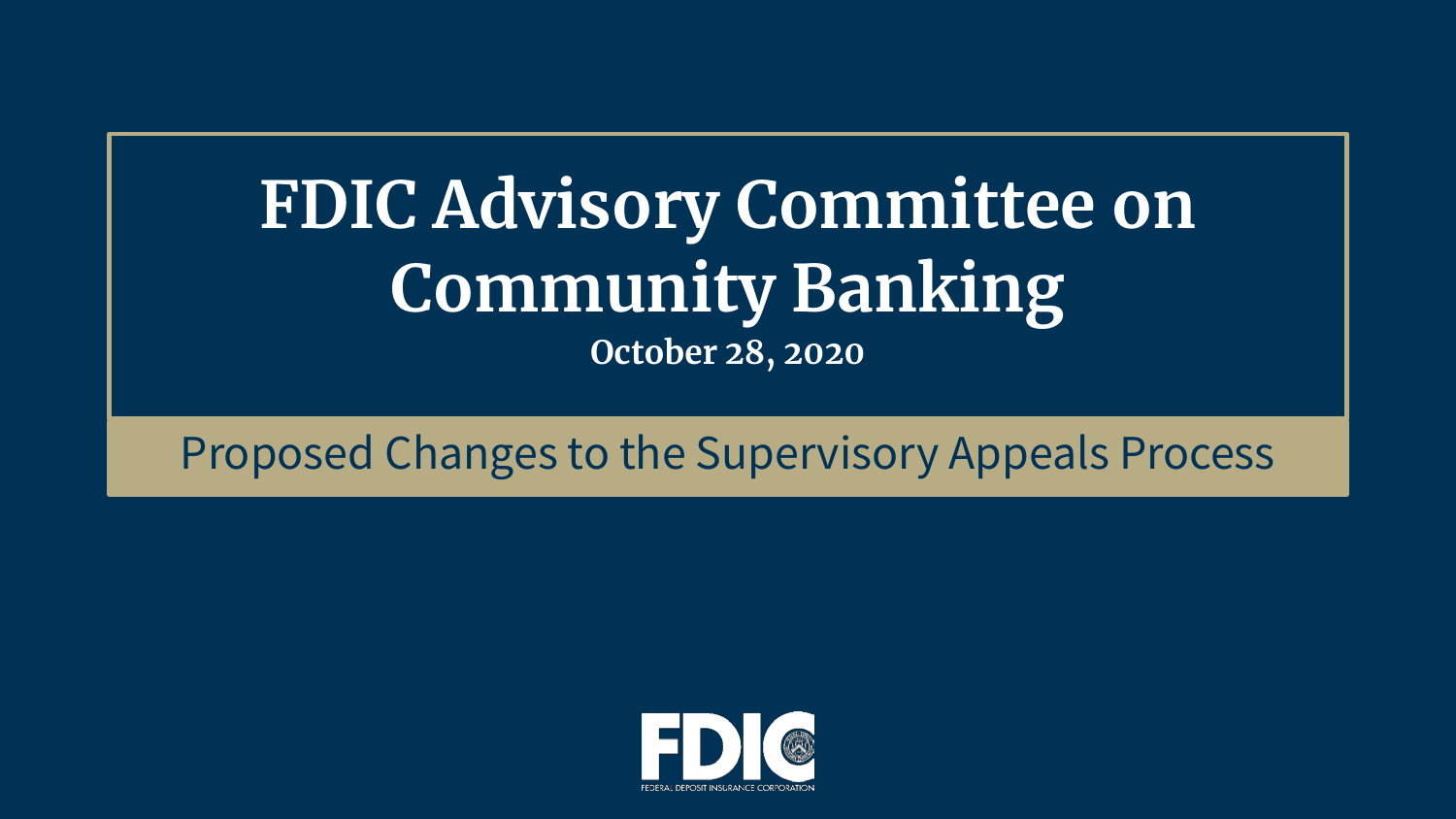## **Overview of Current Supervisory Appeals Process**

Internal process intended to:

• Allow appeals of material supervisory determinations

• Ensure appeals are heard and decided in a timely manner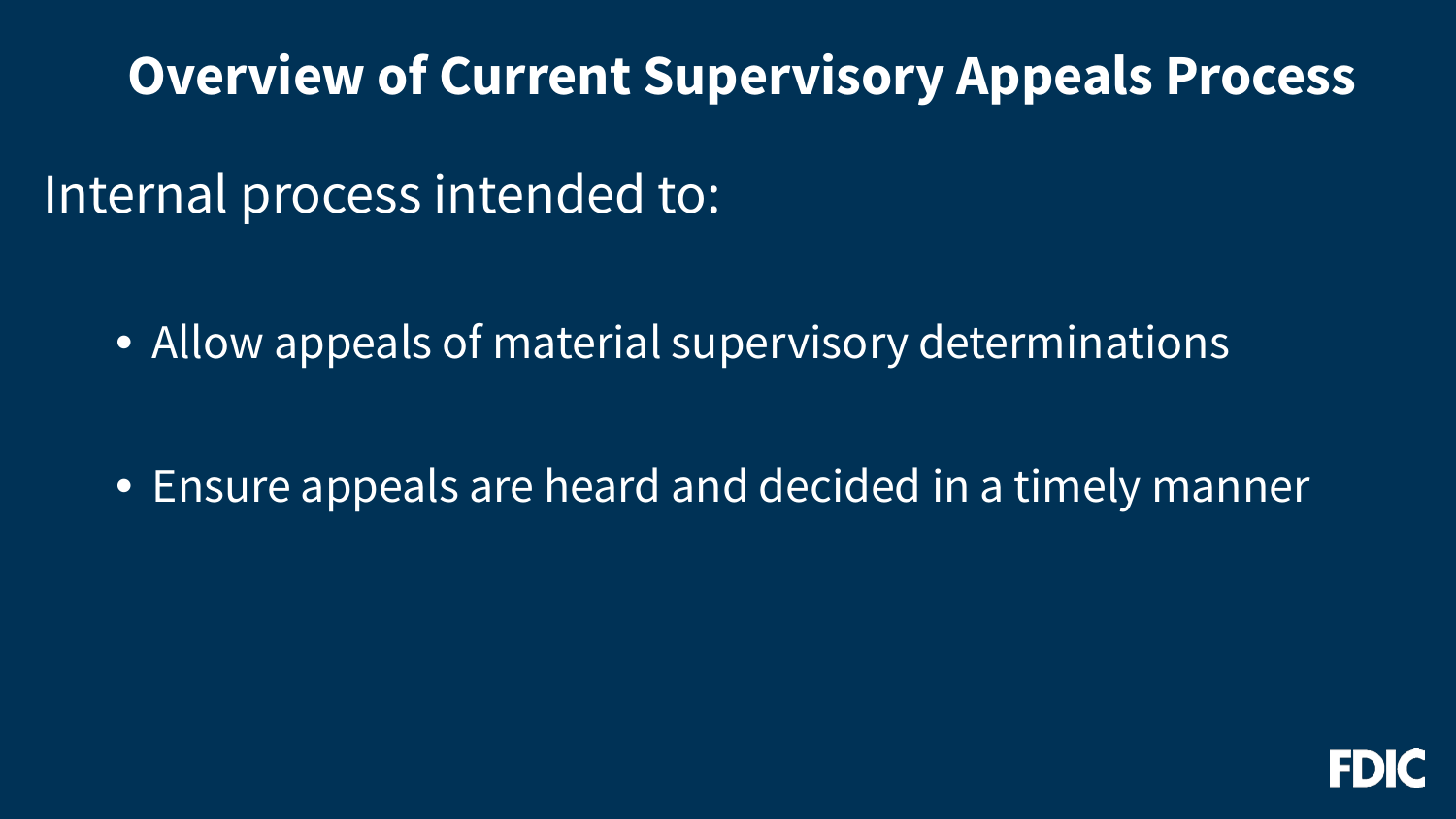## **Overview of Current Supervisory Appeals Process**

• Good-faith effort at Regional level

• Request for review to Division Director

 • Appeal to Supervision Appeals Review Committee ("SARC")

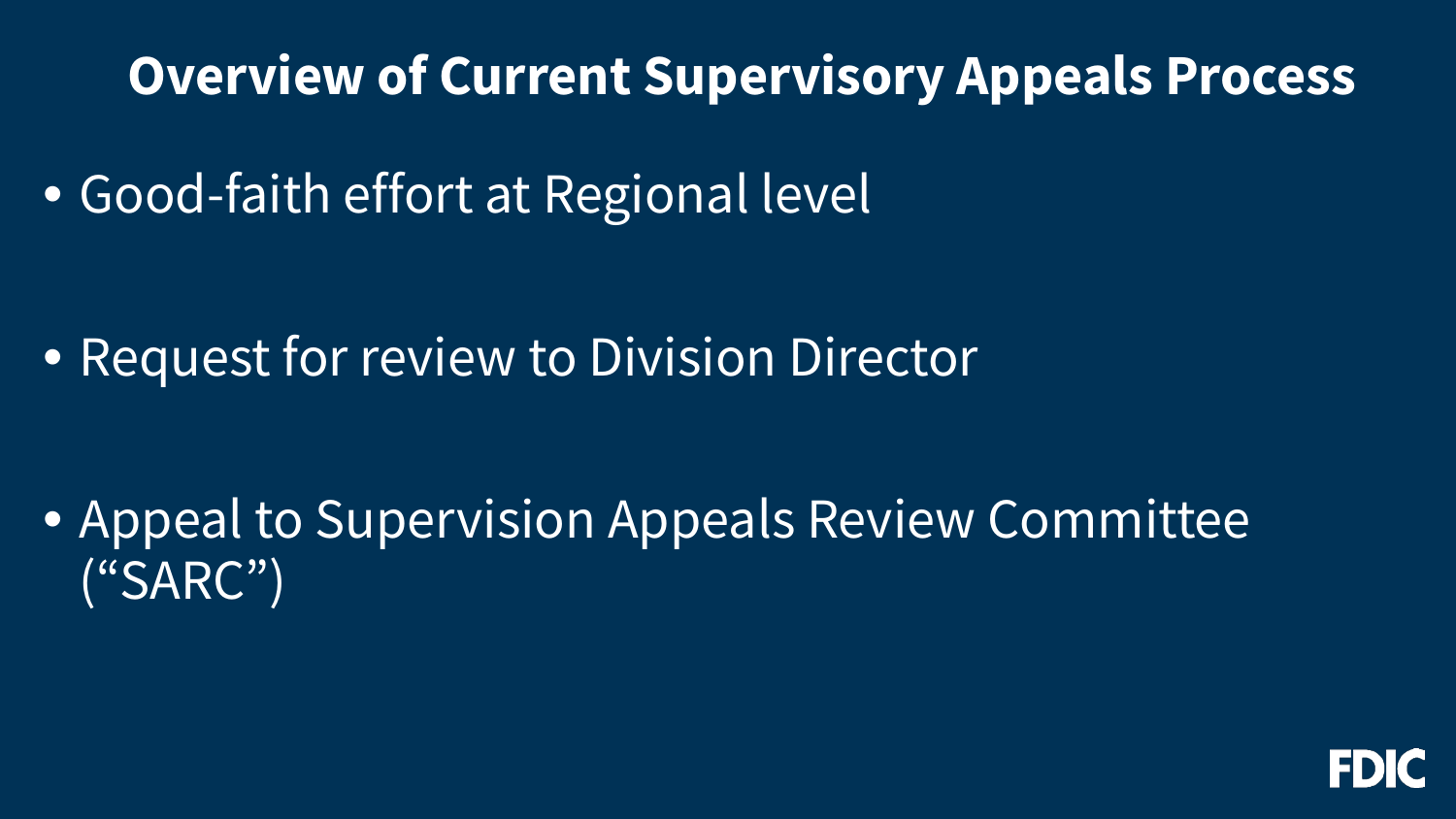## **Recent Efforts**

### • 2019

• Webinar and in-person listening sessions with interested parties

#### • 2020

- Published proposed changes to appeals process *see* Federal Register Notice, [85 FR 54377 \(](https://www.govinfo.gov/content/pkg/FR-2020-09-01/pdf/2020-19276.pdf)Sept. 1, 2020)
	- Creates independent, standalone office to review appeals
	- Modifies existing appeals timeframes if enforcement action being considered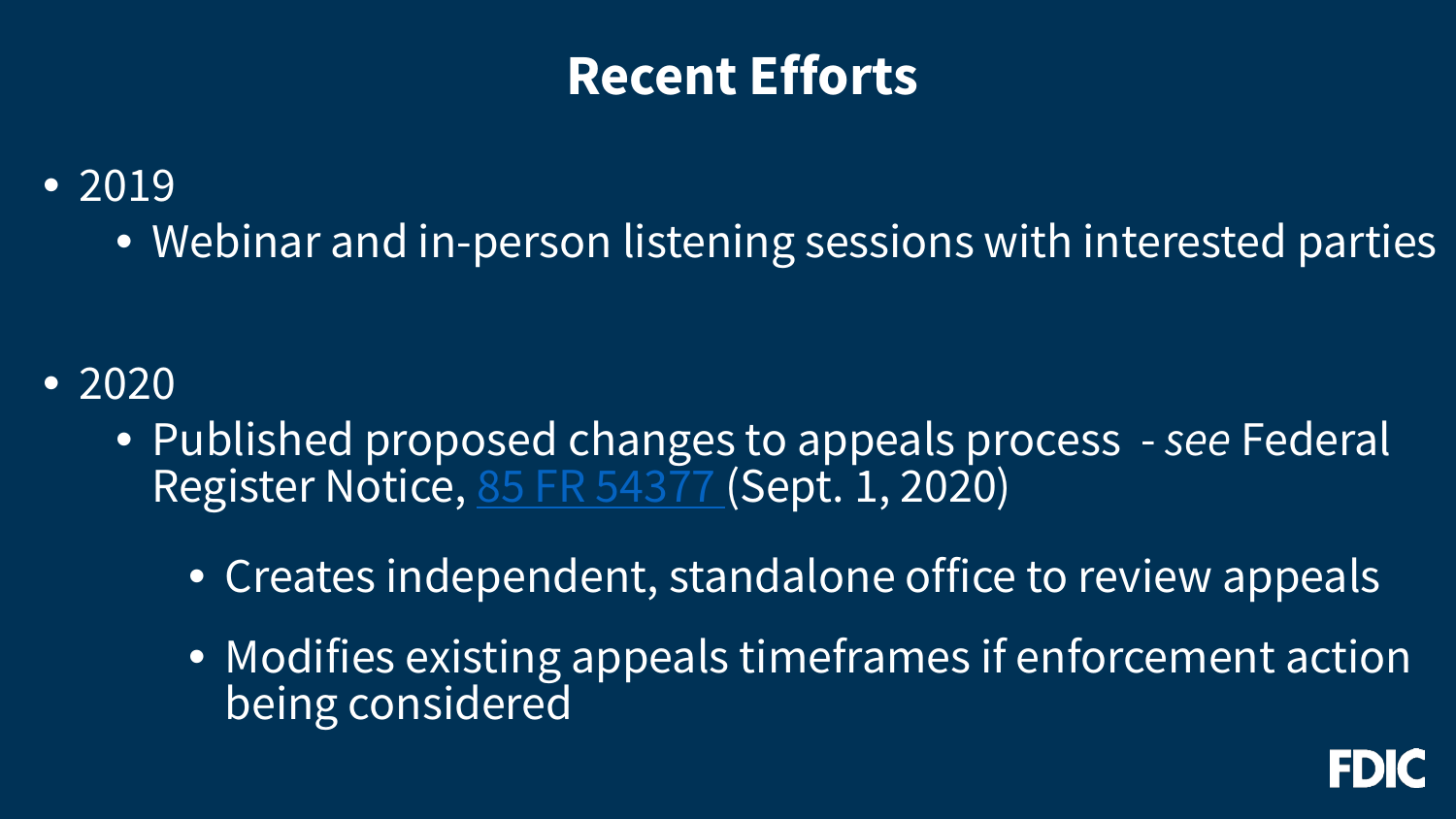## **Current vs. Proposed Structure**

#### **Current**

#### Review by SARC, a Board-level committee comprised of:

- Chairperson (one of the FDIC's three inside directors)
- • Deputy / special assistant to each of the other inside directors
- General Counsel (non-voting)

#### **Proposed**

#### Review by Office of Supervisory Appeals:

- Independent office within the FDIC
- Staffed by individuals with bank supervisory or examination experience
- May serve staggered term appointments
- • May be employed on a part-time basis, depending upon workload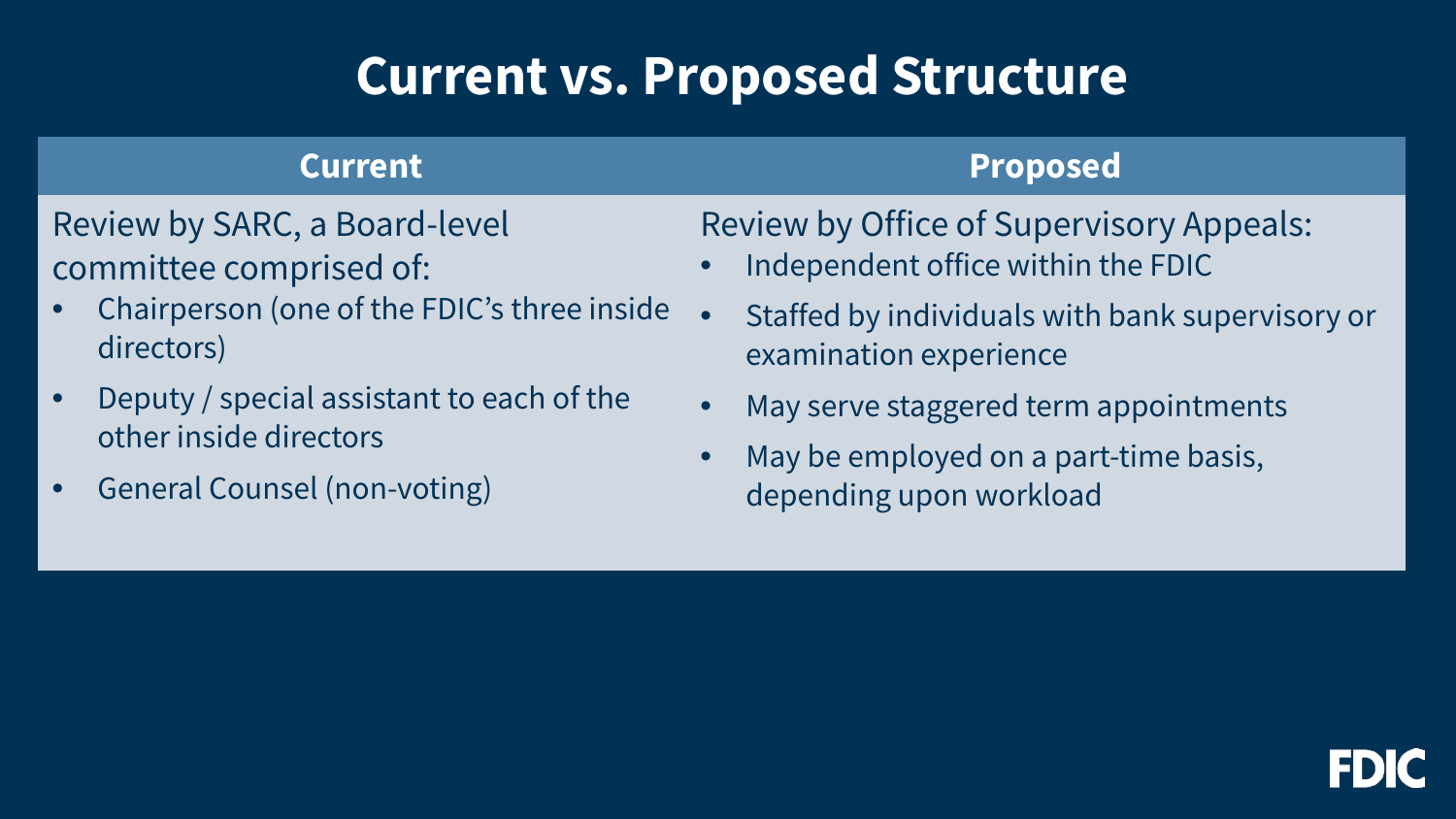## **2020 Proposal**

- • Initial steps in appeals process remain the same (i.e., filing a request for review with the appropriate Division Director)
- Appeal of Division Director's decision considered by 3-member panel
- Division Director and Ombudsman may submit views
- Oral presentations, if requested